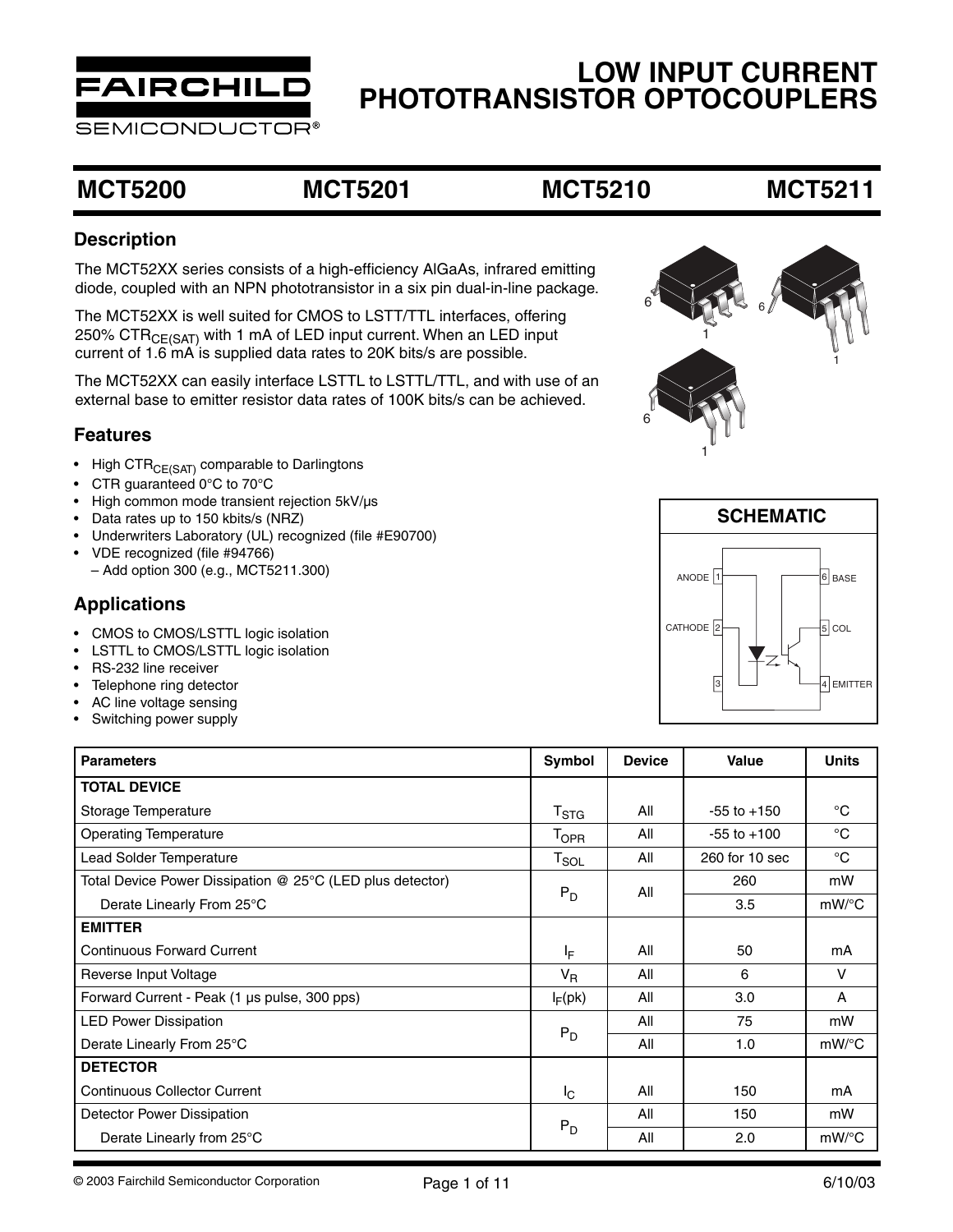

**SEMICONDUCTOR®** 

### **MCT5200 MCT5201 MCT5210 MCT5211**

| <b>ELECTRICAL CHARACTERISTICS</b> ( $T_A = 25^\circ$ C Unless otherwise specified.)                                  |                                   |                                         |     |    |         |     |                    |
|----------------------------------------------------------------------------------------------------------------------|-----------------------------------|-----------------------------------------|-----|----|---------|-----|--------------------|
| <b>INDIVIDUAL COMPONENT CHARACTERISTICS</b>                                                                          |                                   |                                         |     |    |         |     |                    |
| Typ**<br><b>Units</b><br>Symbol<br><b>Device</b><br><b>Min</b><br><b>Test Conditions</b><br>Max<br><b>Parameters</b> |                                   |                                         |     |    |         |     |                    |
| <b>EMITTER</b>                                                                                                       |                                   |                                         |     |    |         |     |                    |
| Input Forward Voltage                                                                                                | $(I_F = 5 \text{ mA})$            | $V_F$                                   | All |    | 1.25    | 1.5 | V                  |
| Forward Voltage Temp.<br>Coefficient                                                                                 | $(I_F = 2$ mA)                    | $\Delta V_F$<br>$\overline{\Delta T_A}$ | All |    | $-1.75$ |     | mV/<br>$^{\circ}C$ |
| Reverse Voltage                                                                                                      | $(IR = 10 \mu A)$                 | $V_{R}$                                 | All | 6  |         |     | V                  |
| Junction Capacitance                                                                                                 | $(V_F = 0 V, f = 1.0 MHz)$        | $C_J$                                   | All |    | 18      |     | pF                 |
| <b>DETECTOR</b>                                                                                                      |                                   |                                         |     |    |         |     |                    |
| Collector-Emitter Breakdown Voltage                                                                                  | $(l_C = 1.0 \text{ mA}, l_F = 0)$ | BV <sub>CEO</sub>                       | All | 30 | 100     |     | $\vee$             |
| Collector-Base Breakdown Voltage                                                                                     | $(l_C = 10 \mu A, l_F = 0)$       | BV <sub>CBO</sub>                       | All | 30 | 120     |     | V                  |
| Emitter-Base Breakdown Voltage<br>$(l_C = 10 \mu A, l_F = 0)$                                                        |                                   | BV <sub>EBO</sub>                       | All | 5  | 10      |     | V                  |
| <b>Collector-Emitter Dark Current</b><br>$(V_{CE} = 10V, I_F = 0, R_{BE} = 1M\Omega)$                                |                                   | $I_{CER}$                               | All |    | 1.      | 100 | nA                 |
| $(V_{CE} = 0, f = 1 MHz)$<br>Capacitance<br><b>Collector to Emitter</b>                                              |                                   | $C_{CE}$                                | All |    | 10      |     | pF                 |
| $(V_{CB} = 0, f = 1 MHz)$<br>Collector to Base                                                                       |                                   | $C_{CB}$                                | All |    | 80      |     | pF                 |
| $(V_{FB} = 0, f = 1 MHz)$<br><b>Emitter to Base</b><br>All<br>15<br>$C_{EB}$                                         |                                   |                                         |     |    | pF      |     |                    |

### **ISOLATION CHARACTERISTICS**

| <b>Characteristic</b><br><b>Test Conditions</b>   |                                                                                   | <b>Symbol</b>      | <b>Device</b> | <b>Min</b> | Typ** | <b>Max</b> | <b>Units</b> |
|---------------------------------------------------|-----------------------------------------------------------------------------------|--------------------|---------------|------------|-------|------------|--------------|
| Input-Output Isolation<br>Voltage <sup>(10)</sup> | $(f = 60Hz, t = 1 min.)$                                                          | $V_{\mathsf{ISO}}$ | All           | 5300       |       |            | Vac(rms)     |
| Isolation Resistance <sup>(10)</sup>              | $V_{1-O}$ = 500 VDC, $T_A$ = 25°C                                                 | $R_{ISO}$          | All           | $10^{11}$  |       |            | Ω            |
| Isolation Capacitance <sup>(9)</sup>              | $V_{1-O} = 0$ , f = 1 MHz                                                         | C <sub>ISO</sub>   | All           |            | 0.7   |            | pF           |
| Common Mode Transient                             | $V_{CM}$ = 50 $V_{P-P1}$ , R <sub>I</sub> = 750 $\Omega$ , I <sub>F</sub> = 0     | CM <sub>H</sub>    | MCT5210/11    |            | 5000  |            | $V/\mu s$    |
| Rejection - Output High                           | $V_{CM}$ = 50 $V_{P-P}$ , R <sub>1</sub> = 1K $\Omega$ , I <sub>F</sub> = 0       |                    | MCT5200/01    |            |       |            |              |
| Common Mode Transient                             | $V_{CM}$ = 50 $V_{P-P1}$ , R <sub>1</sub> = 750 $\Omega$ , I <sub>F</sub> = 1.6mA | CM <sub>1</sub>    | MCT5210/11    |            | 5000  |            | $V/\mu s$    |
| Rejection - Output Low                            | $V_{CM}$ = 50 $V_{P-P1}$ , R <sub>1</sub> = 1K $\Omega$ , I <sub>F</sub> = 5 mA   |                    | MCT5200/01    |            |       |            |              |

\*\*All typical  $T_A = 25^\circ C$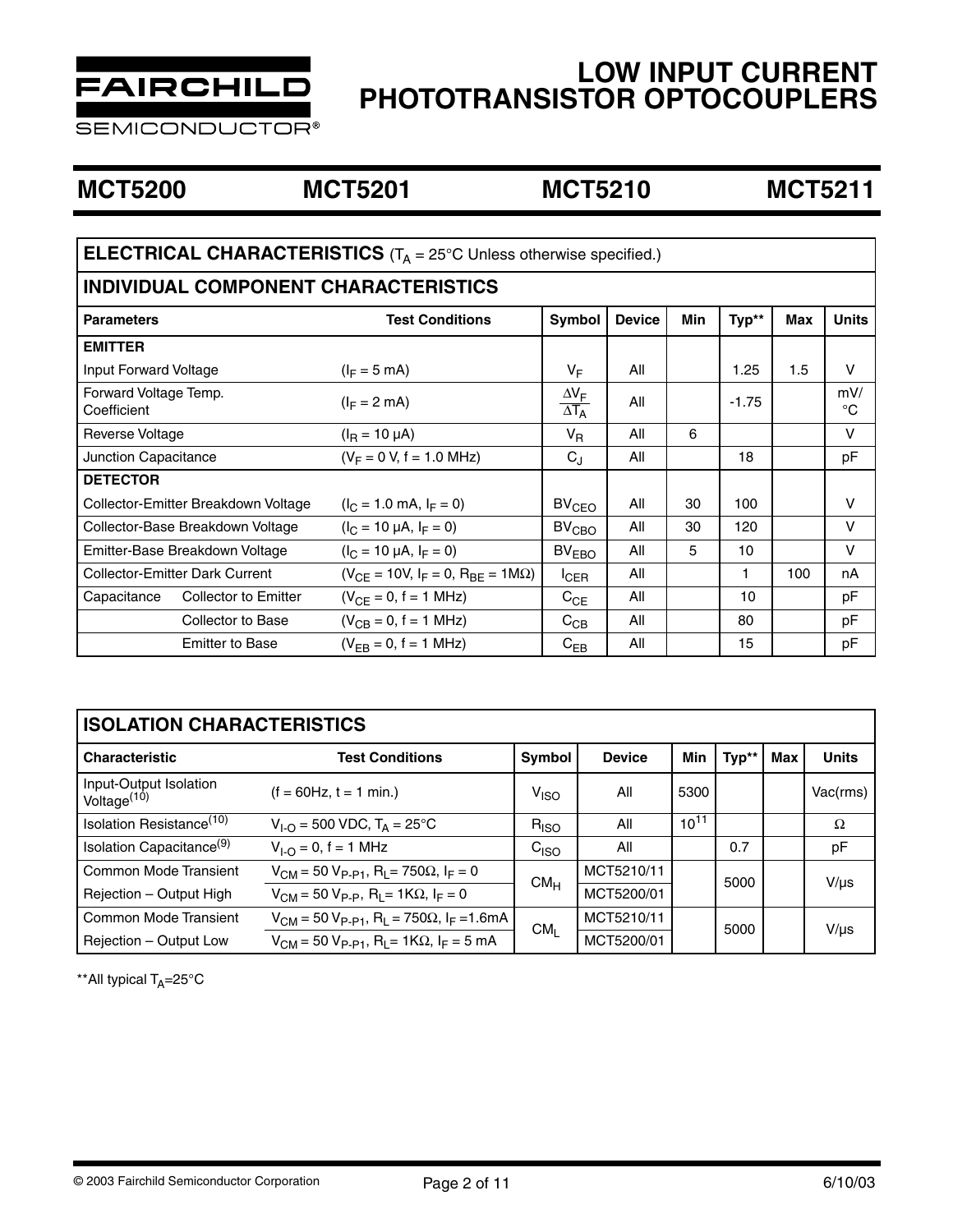

**SEMICONDUCTOR®** 

### **MCT5200 MCT5201 MCT5210 MCT5211**

| <b>TRANSFER CHARACTERISTICS</b> $(T_A = 0^\circ \text{C}$ to 70°C Unless otherwise specified.) |                                                                  |                         |                 |                    |      |                |                |              |
|------------------------------------------------------------------------------------------------|------------------------------------------------------------------|-------------------------|-----------------|--------------------|------|----------------|----------------|--------------|
| <b>DC Characteristics</b>                                                                      | <b>Test Conditions</b>                                           |                         | Symbol          | <b>Device</b>      | Min  | Typ**          | <b>Max</b>     | <b>Units</b> |
|                                                                                                | $I_F = 10$ mA, $V_{CE} = 0.4$ V                                  |                         |                 | <b>MCT5200</b>     | 75   |                |                |              |
| <b>Saturated Current</b>                                                                       | $I_F = 5$ mA, $V_{CE} = 0.4$ V                                   |                         |                 | <b>MCT5201</b>     | 120  |                |                | $\%$         |
| Transfer Ratio <sup>(1)</sup>                                                                  | $I_F = 3.0$ mA, $V_{CE} = 0.4$ V                                 |                         | $CTR_{CE(SAT)}$ | MCT5210            | 60   |                |                |              |
| (Collector to Emitter)                                                                         | $I_F = 1.6$ mA, $V_{CE} = 0.4$ V                                 |                         |                 |                    | 100  |                |                |              |
|                                                                                                | $I_F = 1.0$ mA, $V_{CE} = 0.4$ V                                 |                         |                 | MCT5211            | 75   |                |                |              |
|                                                                                                | $I_F = 3.0$ mA, $V_{CE} = 5.0$ V                                 |                         |                 | MCT5210            | 70   |                |                |              |
| <b>Current Transfer Ratio</b><br>(Collector to Emitter) <sup>(1)</sup>                         | $I_F = 1.6$ mA, $V_{CE} = 5.0$ V                                 |                         | $CTR_{(CE)}$    |                    | 150  |                |                | $\%$         |
|                                                                                                | $I_F = 1.0$ mA, $V_{CE} = 5.0$ V                                 |                         |                 | MCT5211            | 110  |                |                |              |
|                                                                                                | $I_F = 10$ mA, $V_{CB} = 4.3$ V                                  |                         |                 | <b>MCT5200</b>     | 0.2  |                |                |              |
|                                                                                                | $I_F = 5$ mA, $V_{CB} = 4.3$ V                                   |                         |                 | <b>MCT5201</b>     | 0.28 |                |                |              |
| <b>Current Transfer Ratio</b>                                                                  | $I_F = 3.0$ mA, $V_{CE} = 4.3$ V                                 |                         | $CTR_{(CB)}$    | MCT5210            | 0.2  |                |                | $\%$         |
| Collector to Base(2)                                                                           | $I_F = 1.6$ mA, $V_{CE} = 4.3$ V                                 |                         |                 |                    | 0.3  |                |                |              |
|                                                                                                | $I_F = 1.0$ mA, $V_{CE} = 4.3$ V                                 |                         |                 | MCT5211            | 0.25 |                |                |              |
|                                                                                                | $I_F = 10$ mA, $I_{CE} = 7.5$ mA                                 |                         |                 | <b>MCT5200</b>     |      |                | 0.4            | v            |
|                                                                                                | $I_F = 5$ mA, $I_{CE} = 6$ mA                                    |                         |                 | <b>MCT5201</b>     |      |                | 0.4            |              |
| <b>Saturation Voltage</b>                                                                      | $\overline{I_F}$ = 3.0 mA, $I_{CE}$ = 1.8 mA                     |                         | $V_{CE(SAT)}$   | MCT5210            |      |                | 0.4            |              |
|                                                                                                | $I_F = 1.6$ mA, $I_{CF} = 1.6$ mA                                |                         |                 | MCT5211            |      |                | 0.4            |              |
| <b>AC Characteristics</b>                                                                      | <b>Test Conditions</b>                                           |                         | <b>Symbol</b>   | <b>Device</b>      | Min  | <b>Typ</b>     | <b>Max</b>     | <b>Units</b> |
|                                                                                                | $R_L$ = 330 $\Omega$ , $R_{BE}$ = $\infty$                       | $I_F = 3.0$ mA          |                 | MCT5210<br>MCT5211 |      | 10             |                | μs           |
|                                                                                                | $R_L$ = 3.3 k $\Omega$ , $R_{BE}$ = 39 k $\Omega$                | $V_{\rm CC} = 5.0 V$    |                 |                    |      | 7              |                |              |
|                                                                                                | $R_L$ = 750 $\Omega$ , $R_{BE}$ = $\infty$                       | $I_F = 1.6mA$           |                 |                    |      | 14             |                |              |
| <b>Propagation Delay</b>                                                                       | $R_L$ = 4.7 k $\Omega$ , $R_{BE}$ = 91 k $\Omega$                | $V_{\text{CC}} = 5.0V$  |                 |                    |      | 15             |                |              |
| High to $Low(3)$                                                                               | $R_L$ = 1.5 k $\Omega$ , $R_{BE}$ = $\infty$                     | $I_F = 1.0mA$           | $T_{\sf PHL}$   |                    |      | 17             |                |              |
|                                                                                                | $\overline{R_1} = 10$ kΩ, $R_{BE} = 160$ kΩ                      | $V_{\text{CC}} = 5.0V$  |                 |                    |      | 24             |                |              |
|                                                                                                | $V_{CE} = 0.4V$ , $V_{CC} = 5V$ ,                                | $I_F = 10mA$            |                 | MCT5200            |      | 1.6            | 12             |              |
|                                                                                                | $R_L$ = fig. 13, $R_{BE}$ = 330 k $\Omega$                       | $I_F = 5mA$             |                 | <b>MCT5201</b>     |      | 3              | 30             |              |
|                                                                                                | $R_L$ = 330 $\Omega$ , $R_{BE}$ = $\infty$                       | $I_F = 3.0$ mA          |                 | MCT5210            |      | 0.4            |                | μs           |
|                                                                                                | $R_L$ = 3.3 k $\Omega$ , $R_{BE}$ = 39 k $\Omega$                | $V_{\rm CC}$ = 5.0 V    |                 |                    |      | 8              |                |              |
|                                                                                                | $\overline{R_1}$ = 750 $\Omega$ , $R_{BE}$ = $\infty$            | $I_F = 1.6mA$           |                 |                    |      | 2.5            |                |              |
| <b>Propagation Delay</b>                                                                       | $R_L = 4.7 \text{ k}\Omega$ , $R_{BE} = 91 \text{ k}\Omega$      | $V_{\text{CC}} = 5.0V$  |                 | MCT5211            |      | 11             |                |              |
| Low to High $(4)$                                                                              | $R_L$ = 1.5 kΩ, $R_{BE}$ = $\infty$                              | $I_F = 1.0mA$           | $T_{\sf PLH}$   |                    |      | $\overline{7}$ |                |              |
|                                                                                                | $R_L = 10 \text{ k}\Omega$ , $R_{BE} = 160 \text{ k}\Omega$      | $V_{\text{CC}} = 5.0 V$ |                 |                    |      | 16             |                |              |
|                                                                                                | $V_{CE} = 0.4V$ , $V_{CC} = 5V$ ,                                | $I_F = 10mA$            |                 | <b>MCT5200</b>     |      | 18             | 20             |              |
|                                                                                                | $R_1$ = fig. 13, $R_{BF}$ = 330 k $\Omega$                       | $I_F = 5mA$             |                 | MCT5201            |      | 12             | 13             |              |
| Delay Time <sup>(5)</sup>                                                                      | $V_{CE} = 0.4V,$                                                 | $I_F = 10mA$            |                 | <b>MCT5200</b>     |      | 0.5            | $\overline{7}$ | μs           |
|                                                                                                | $R_{BE}$ = 330 k $\Omega$ ,<br>$R_L = 1 k\Omega$ , $V_{CC} = 5V$ | $I_F = 5mA$             | $t_d$           | <b>MCT5201</b>     |      | 1.1            | 15             |              |
|                                                                                                | $V_{CE} = 0.4V,$                                                 | $I_F = 10mA$            |                 | <b>MCT5200</b>     |      | 1.3            | 6              |              |
| Rise Time <sup>(6)</sup>                                                                       | $R_{BE}$ = 330 k $\Omega$ ,<br>$R_L = 1 k\Omega$ , $V_{CC} = 5V$ | $I_F = 5mA$             | $t_{r}$         | MCT5201            |      | 2.5            | 20             | μs           |
|                                                                                                |                                                                  |                         |                 |                    |      |                |                |              |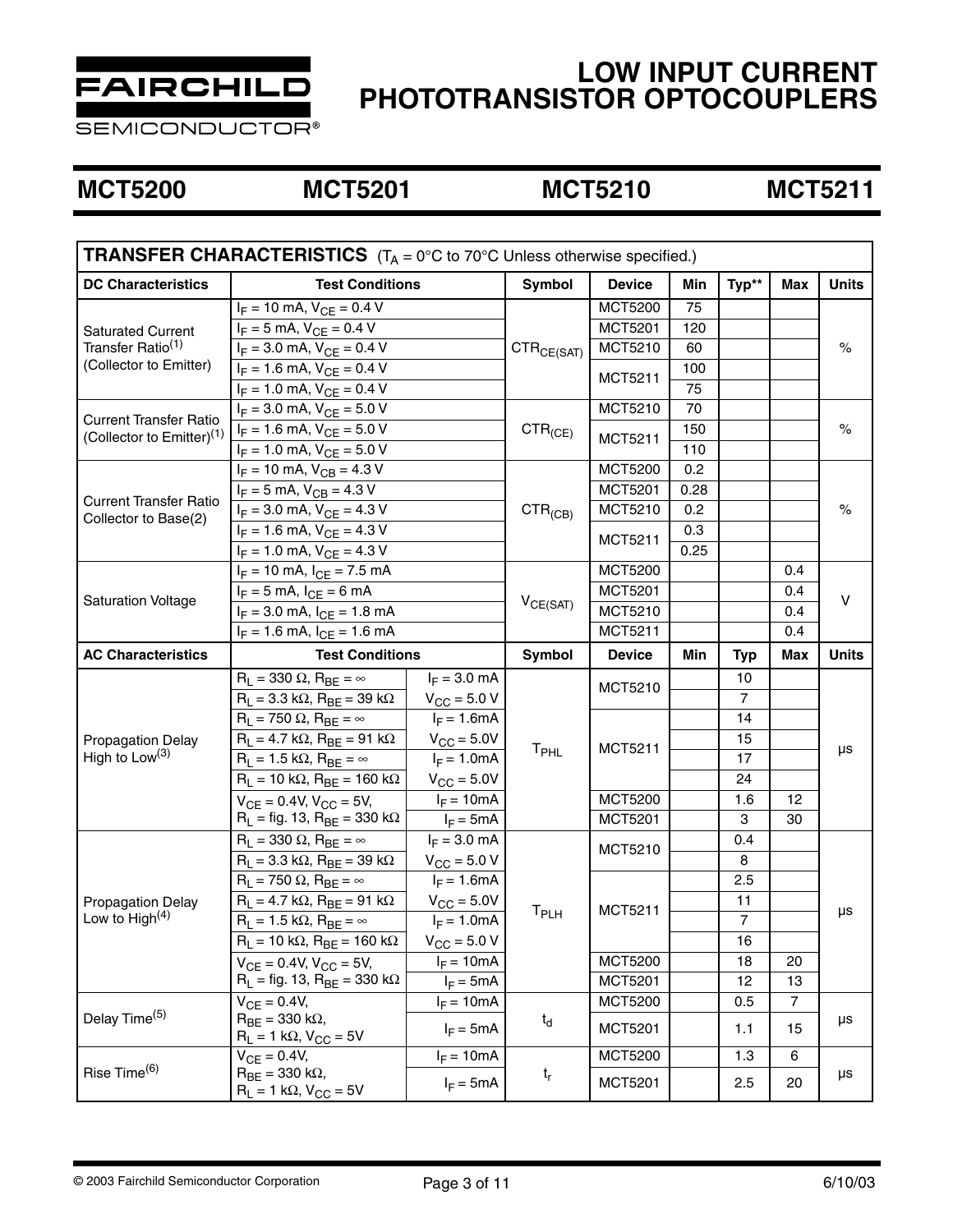

**;EMICONDUCTOR®** 

### **MCT5200 MCT5201 MCT5210 MCT5211**

| <b>TRANSFER CHARACTERISTICS</b> $(T_A = 0^\circ C \text{ to } 70^\circ C$ Unless otherwise specified.) (Continued) |                                                         |                        |         |               |     |       |            |              |
|--------------------------------------------------------------------------------------------------------------------|---------------------------------------------------------|------------------------|---------|---------------|-----|-------|------------|--------------|
| <b>DC Characteristics</b>                                                                                          | <b>Test Conditions</b>                                  |                        | Symbol  | <b>Device</b> | Min | Typ** | <b>Max</b> | <b>Units</b> |
| Storage Time <sup>(7)</sup>                                                                                        | $V_{CF} = 0.4V$ ,                                       | $I_F = 10mA$           |         | MCT5200       |     | 15    | 18         |              |
|                                                                                                                    | $R_{BE} = 330$ kΩ,<br>$R_1 = 1 k\Omega$ , $V_{CC} = 5V$ | $t_{s}$<br>$I_F = 5mA$ | MCT5201 |               | 10  | 13    | μs         |              |
| Fall Time <sup>(8)</sup>                                                                                           | $V_{CF} = 0.4V$ ,                                       | $I_F = 10mA$           |         | MCT5200       |     | 16    | 30         |              |
|                                                                                                                    | $R_{BE} = 330$ kΩ,<br>$R_1 = 1 k\Omega$ , $V_{CC} = 5V$ | $I_F = 5mA$            | t,      | MCT5201       |     | 16    | 30         | μs           |

\*\*All typicals at  $T_A = 25^{\circ}C$ 

**Notes** 

- 1. DC Current Transfer Ratio (CTR<sub>CE</sub>) is defined as the transistor collector current (I<sub>CE</sub>) divided by the input LED current (I<sub>F</sub>) x 100%, at a specified voltage between the collector and emitter  $(V_{CE})$ .
- 2. The collector base Current Transfer Ratio (CTR<sub>CB</sub>) is defined as the transistor collector base photocurrent( $l_{CB}$ ) divided by the input LED current  $(I_F)$  time 100%.
- 3. Referring to Figure 14 the T<sub>PHL</sub> propagation delay is measured from the 50% point of the rising edge of the data input pulse to the 1.3V point on the falling edge of the output pulse.
- 4. Referring to Figure 14 the T<sub>PLH</sub> propagation delay is measured from the 50% point of the falling edge of data input pulse to the 1.3V point on the rising edge of the output pulse.
- 5. Delay time  $(t<sub>d</sub>)$  is measured from 50% of rising edge of LED current to 90% of Vo falling edge.<br>6. Rise time  $(t<sub>r</sub>)$  is measured from 90% to 10% of Vo falling edge.
- 6. Rise time  $(t_r)$  is measured from 90% to 10% of Vo falling edge.<br>7. Storage time  $(t_c)$  is measured from 50% of falling edge of LED
- Storage time  $(t_s)$  is measured from 50% of falling edge of LED current to 10% of Vo rising edge.
- 8. Fall time  $(t_f)$  is measured from 10% to 90% of Vo rising edge.
- 9.  $C<sub>ISO</sub>$  is the capacitance between the input (pins 1, 2, 3 connected) and the output, (pin 4, 5, 6 connected).
- 10. Device considered a two terminal device: Pins 1, 2, and 3 shorted together, and pins 5, 6 and 7 are shorted together.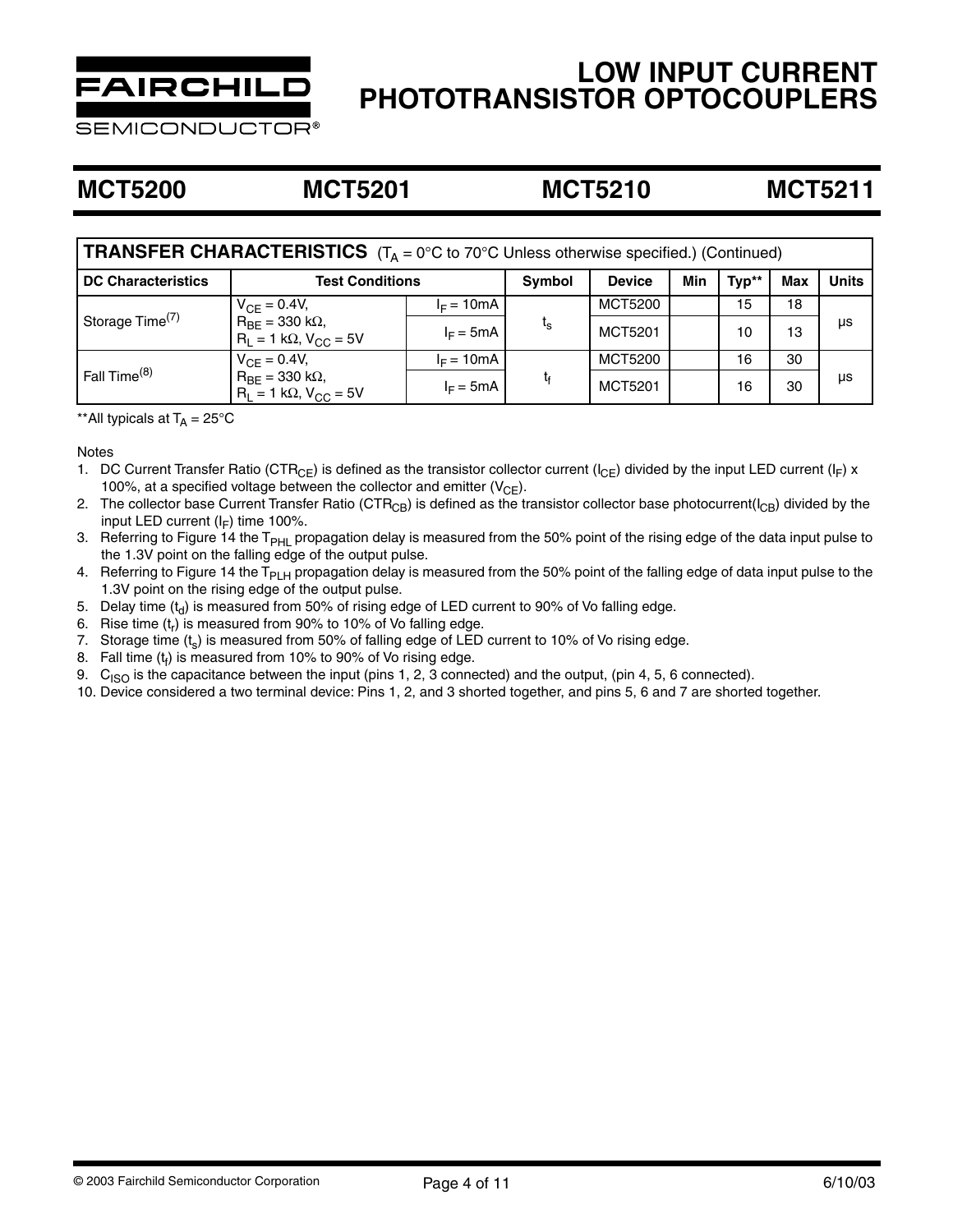

SEMICONDUCTOR®

### **MCT5200 MCT5201 MCT5210 MCT5211**

### **TYPICAL PERFORMANCE GRAPHS**







**Fig. 5 Normalized Collector Base Photocurrent Ratio vs. Forward Current**





**Fig. 3 Normalized CTR vs. Temperature Fig. 4 Normalized Collector vs. Collector - Emitter Voltage**



**Fig. 6 Normalized Collector - Base Current vs. Temperature**

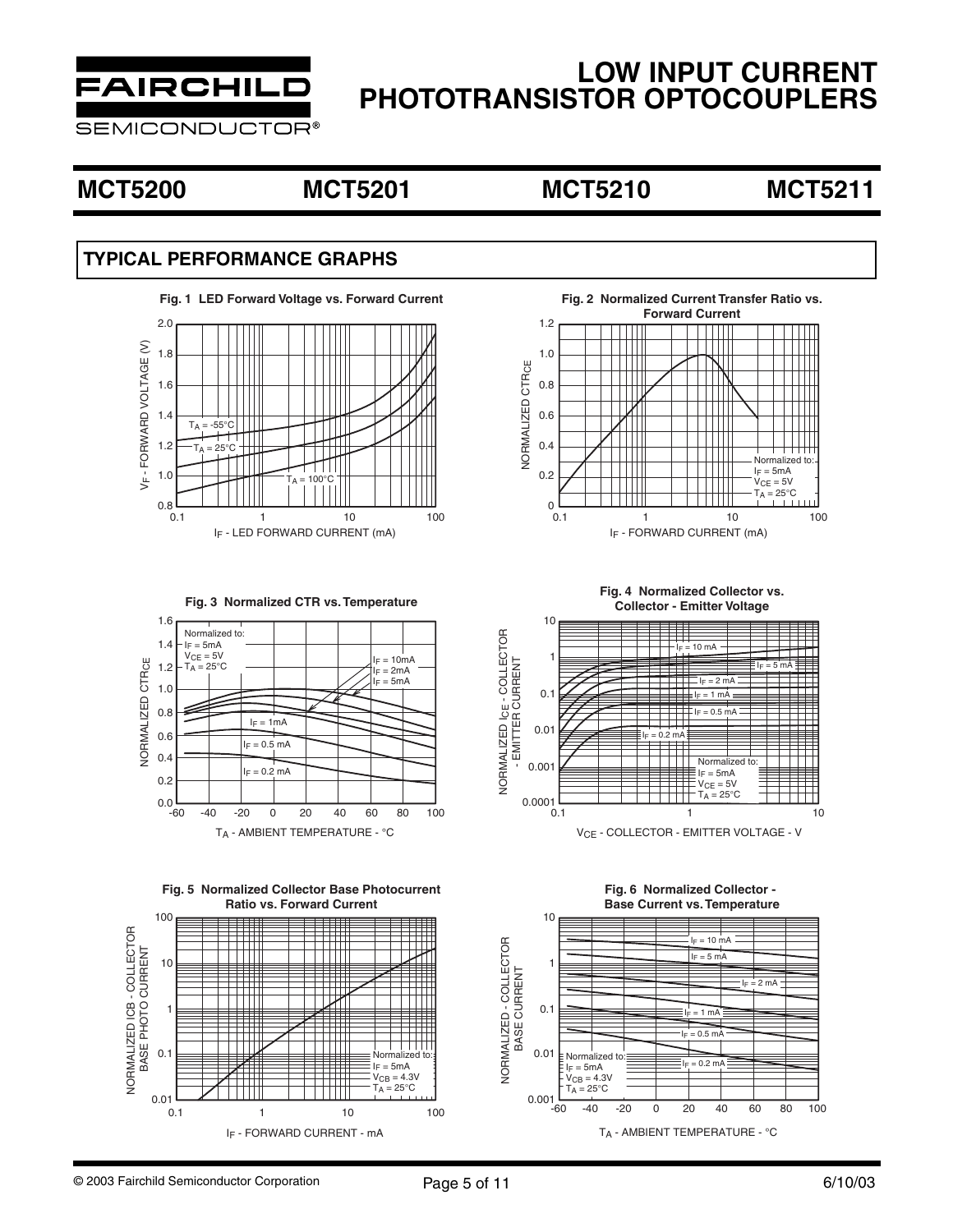

**SEMICONDUCTOR®** 

### **MCT5200 MCT5201 MCT5210 MCT5211**

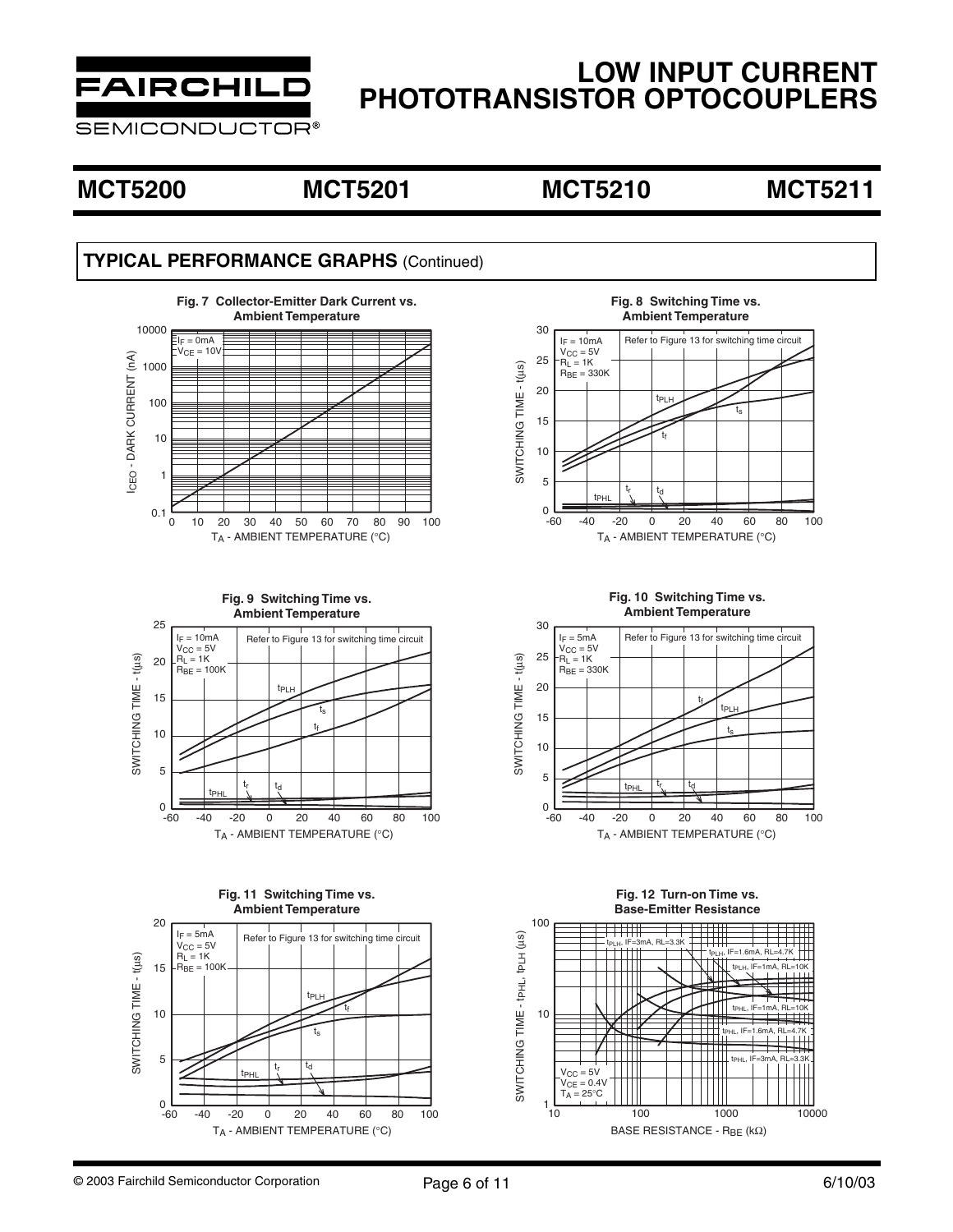

**SEMICONDUCTOR®** 

### **MCT5200 MCT5201 MCT5210 MCT5211**

### **TYPICAL ELECTRO-OPTICAL CHARACTERISTICS** (TA = 25°C Unless Otherwise Specified)



**Figure 13.**



**Figure 14. Switching Circuit Waveforms**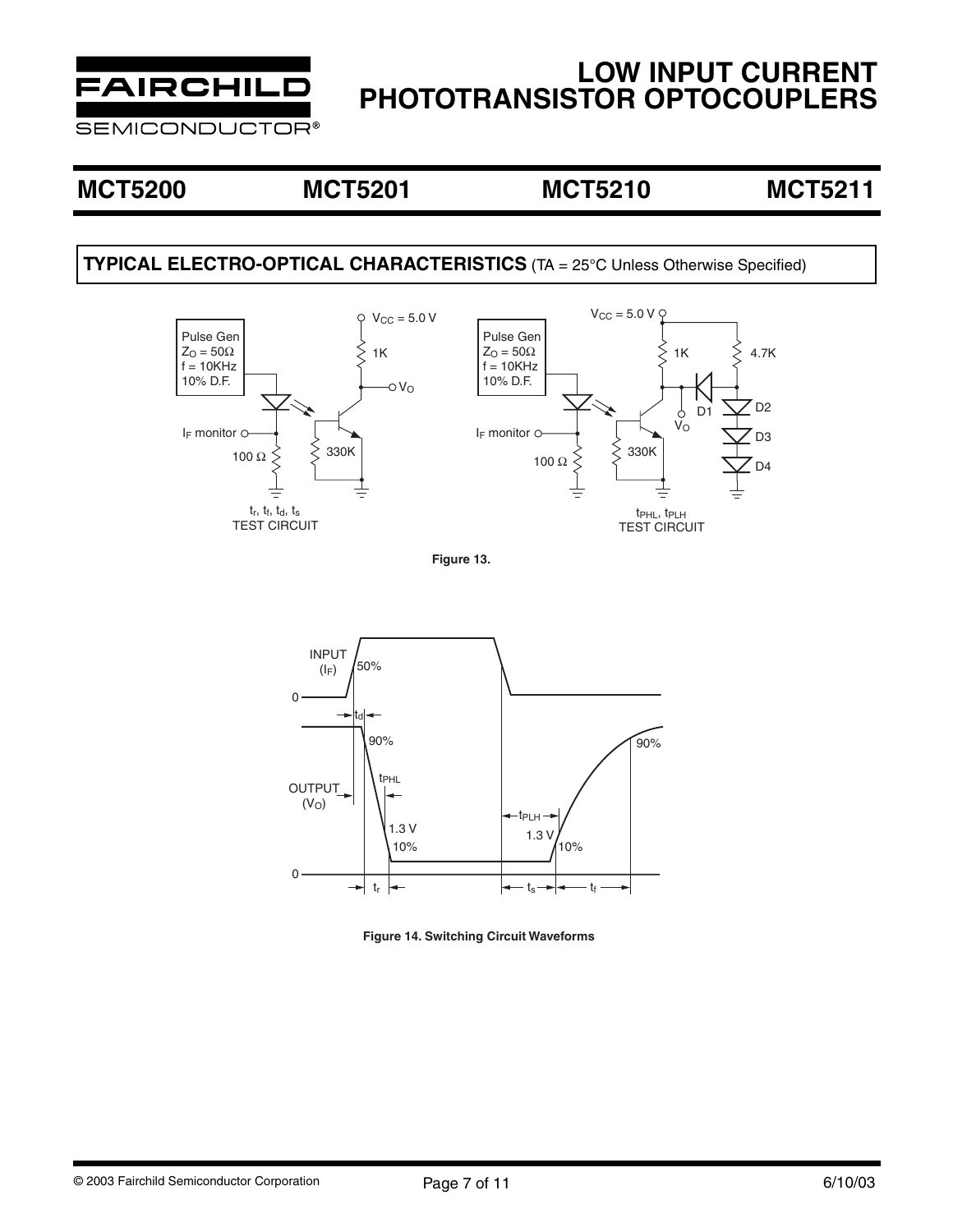

**SEMICONDUCTOR®** 

### **MCT5200 MCT5201 MCT5210 MCT5211**



# **Package Dimensions (0.4" Lead Spacing)**



### **Note**

All dimensions are in inches (millimeters)



# **Recommended Pad Layout for<br>Surface Mount Leadform**

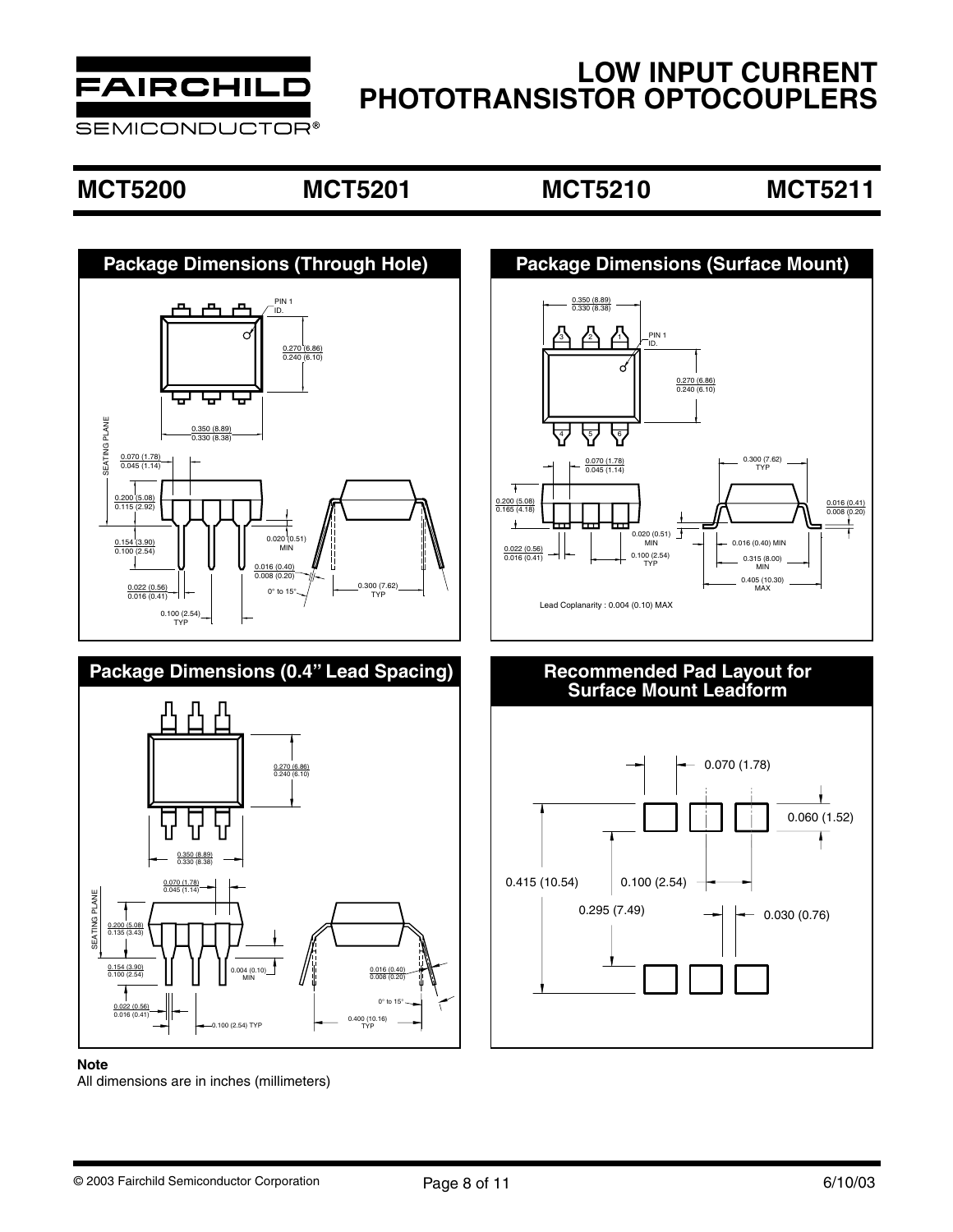

**SEMICONDUCTOR®** 

### **MCT5200 MCT5201 MCT5210 MCT5211**

### **ORDERING INFORMATION**

| Option    | <b>Order Entry Identifier</b> | <b>Description</b>                     |
|-----------|-------------------------------|----------------------------------------|
| S         | .S                            | Surface Mount Lead Bend                |
| <b>SD</b> | .SD                           | Surface Mount; Tape and Reel           |
| W         | .W                            | 0.4" Lead Spacing                      |
| 300       | .300                          | <b>VDE 0884</b>                        |
| 300W      | .300W                         | VDE 0884, 0.4" Lead Spacing            |
| 3S        | .3S                           | VDE 0884, Surface Mount                |
| 3SD       | .3SD                          | VDE 0884, Surface Mount, Tape and Reel |

### **MARKING INFORMATION**



| <b>Definitions</b> |                                                                                           |  |  |  |  |
|--------------------|-------------------------------------------------------------------------------------------|--|--|--|--|
|                    | Fairchild logo                                                                            |  |  |  |  |
| 2                  | Device number                                                                             |  |  |  |  |
| 3                  | VDE mark (Note: Only appears on parts ordered with VDE<br>option - See order entry table) |  |  |  |  |
| 4                  | Two digit year code, e.g., '03'                                                           |  |  |  |  |
| 5                  | Two digit work week ranging from '01' to '53'                                             |  |  |  |  |
| 6                  | Assembly package code                                                                     |  |  |  |  |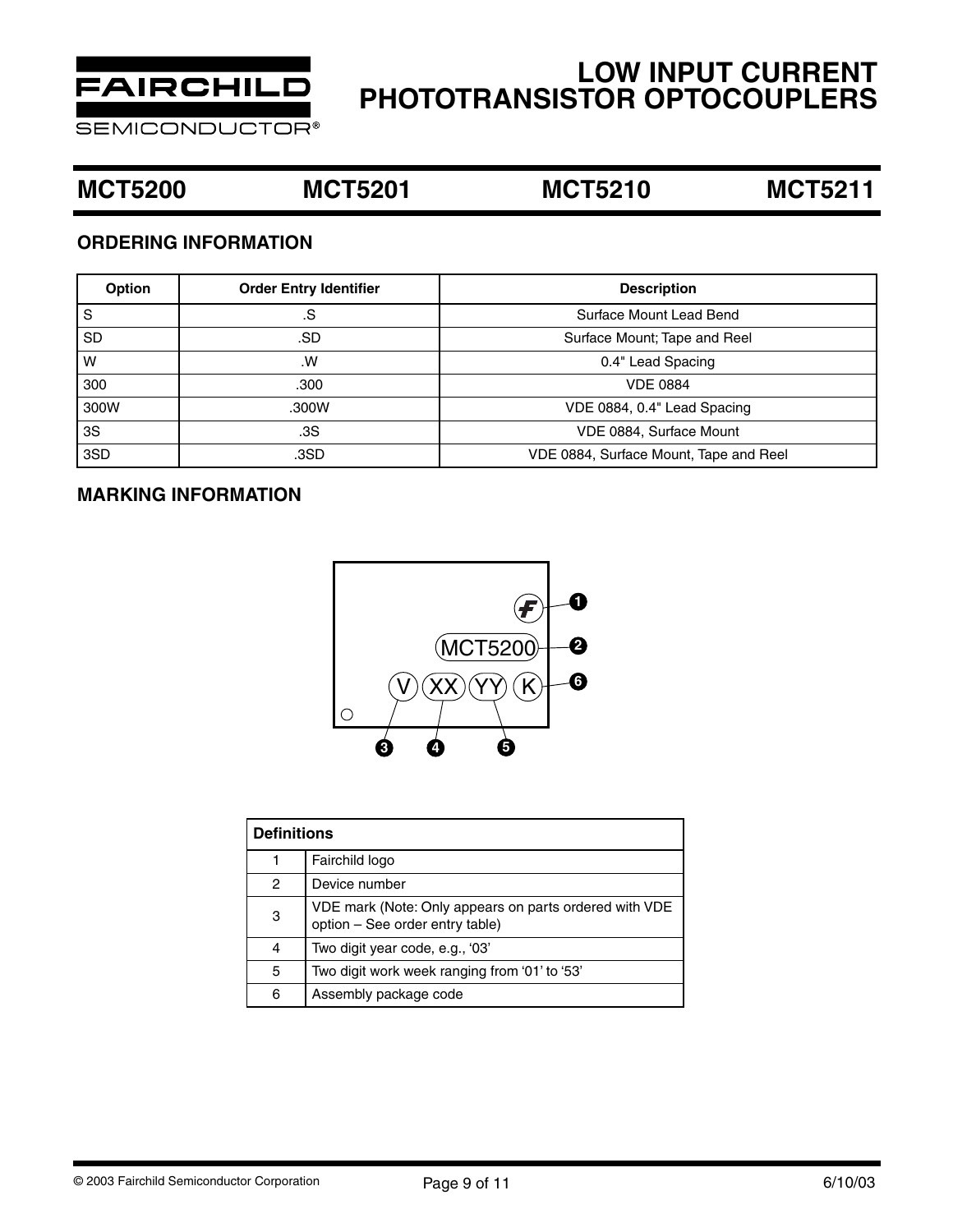

**SEMICONDUCTOR®** 

# **MCT5200 MCT5201 MCT5210 MCT5211**



### **NOTE**

All dimensions are in inches (millimeters)